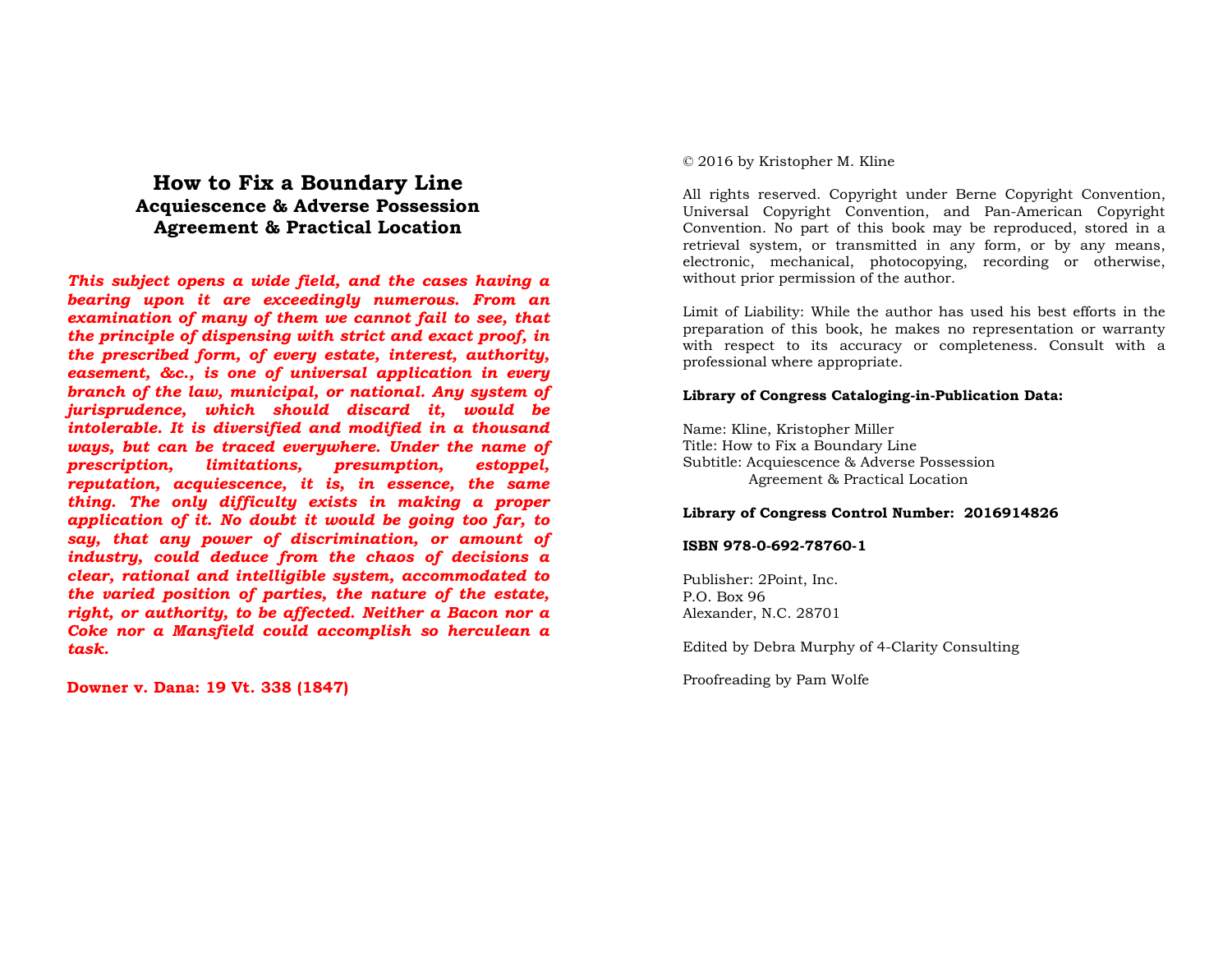# **Contents**

| Statute of Frauds & Easements: Virginia Exception 8   |  |
|-------------------------------------------------------|--|
|                                                       |  |
|                                                       |  |
|                                                       |  |
|                                                       |  |
|                                                       |  |
|                                                       |  |
|                                                       |  |
|                                                       |  |
|                                                       |  |
| Adverse Possession & Identification by the Senses  26 |  |
|                                                       |  |
|                                                       |  |
|                                                       |  |
|                                                       |  |
|                                                       |  |
|                                                       |  |
|                                                       |  |
|                                                       |  |
|                                                       |  |
|                                                       |  |
|                                                       |  |
|                                                       |  |
|                                                       |  |
|                                                       |  |
|                                                       |  |
|                                                       |  |
|                                                       |  |

| Ohio: Many Factors Can Affect Parol Agreements  50    |  |
|-------------------------------------------------------|--|
|                                                       |  |
|                                                       |  |
|                                                       |  |
|                                                       |  |
|                                                       |  |
|                                                       |  |
|                                                       |  |
|                                                       |  |
|                                                       |  |
| Statutory Authority: Written Landowner Agreements  59 |  |
|                                                       |  |
|                                                       |  |
|                                                       |  |
|                                                       |  |
|                                                       |  |
|                                                       |  |
|                                                       |  |
|                                                       |  |
|                                                       |  |
|                                                       |  |
|                                                       |  |
|                                                       |  |
|                                                       |  |
|                                                       |  |
|                                                       |  |
|                                                       |  |
|                                                       |  |
|                                                       |  |
|                                                       |  |
|                                                       |  |
|                                                       |  |
|                                                       |  |
|                                                       |  |
|                                                       |  |
|                                                       |  |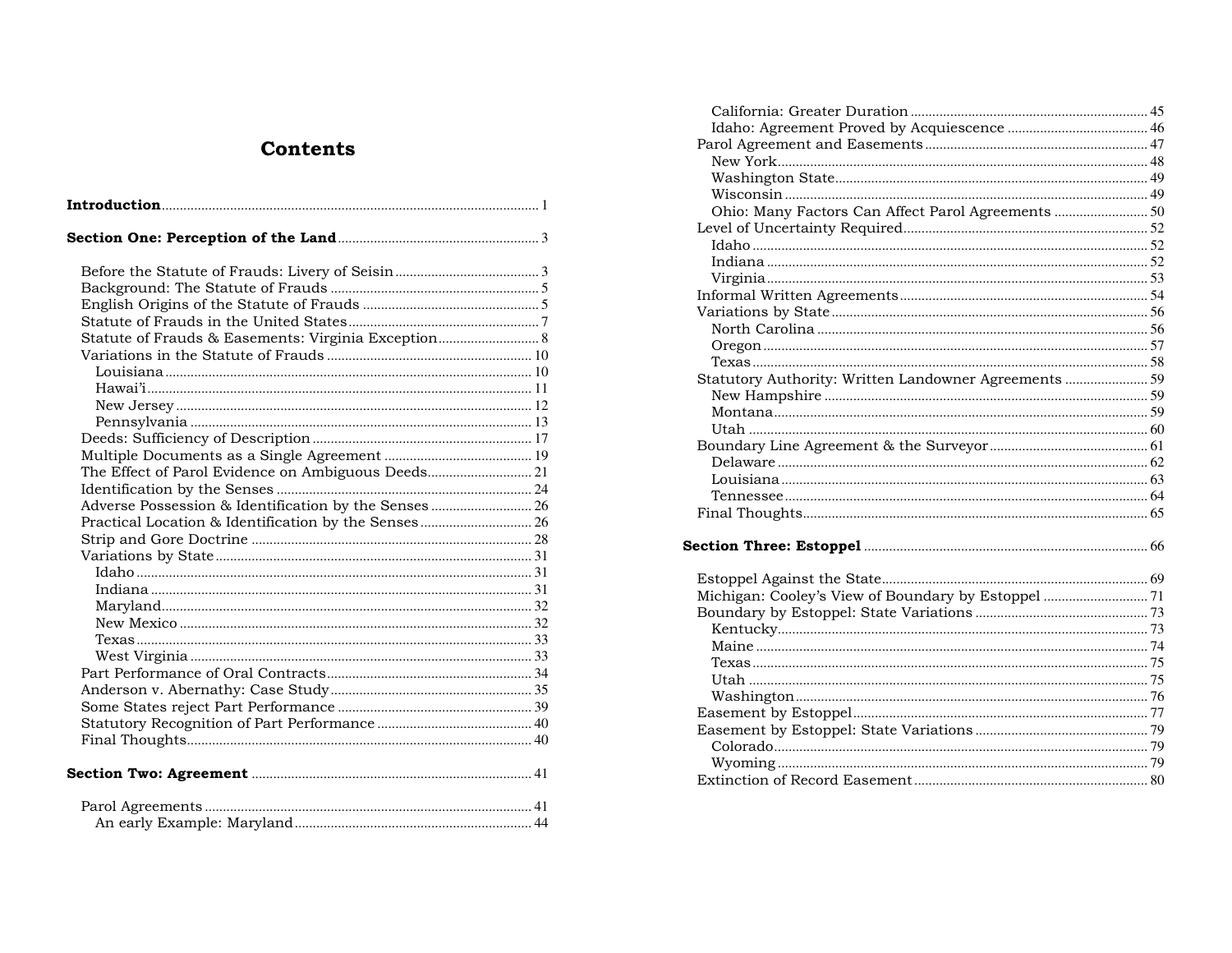|--|--|--|

| Acquiescence: Not Accepted in All Jurisdictions  138 |
|------------------------------------------------------|
|                                                      |
|                                                      |
| Acquiescence & State Lines: U.S. Court Decisions 144 |
|                                                      |
|                                                      |
| Section Five: Conditional and Consentable Lines  148 |

| Situations Where Practical Location May Apply  159           |  |
|--------------------------------------------------------------|--|
|                                                              |  |
|                                                              |  |
|                                                              |  |
|                                                              |  |
|                                                              |  |
|                                                              |  |
|                                                              |  |
| Definition 3: Lines Marked Supersede Written Description 166 |  |
|                                                              |  |
|                                                              |  |
|                                                              |  |
|                                                              |  |
|                                                              |  |
|                                                              |  |
|                                                              |  |
|                                                              |  |
|                                                              |  |
|                                                              |  |
|                                                              |  |
|                                                              |  |
|                                                              |  |
|                                                              |  |
|                                                              |  |
| Unusual Rulings: Elements of Practical Location 182          |  |
|                                                              |  |
|                                                              |  |
|                                                              |  |
|                                                              |  |
|                                                              |  |
|                                                              |  |
|                                                              |  |
|                                                              |  |
|                                                              |  |
|                                                              |  |
|                                                              |  |
|                                                              |  |
|                                                              |  |
|                                                              |  |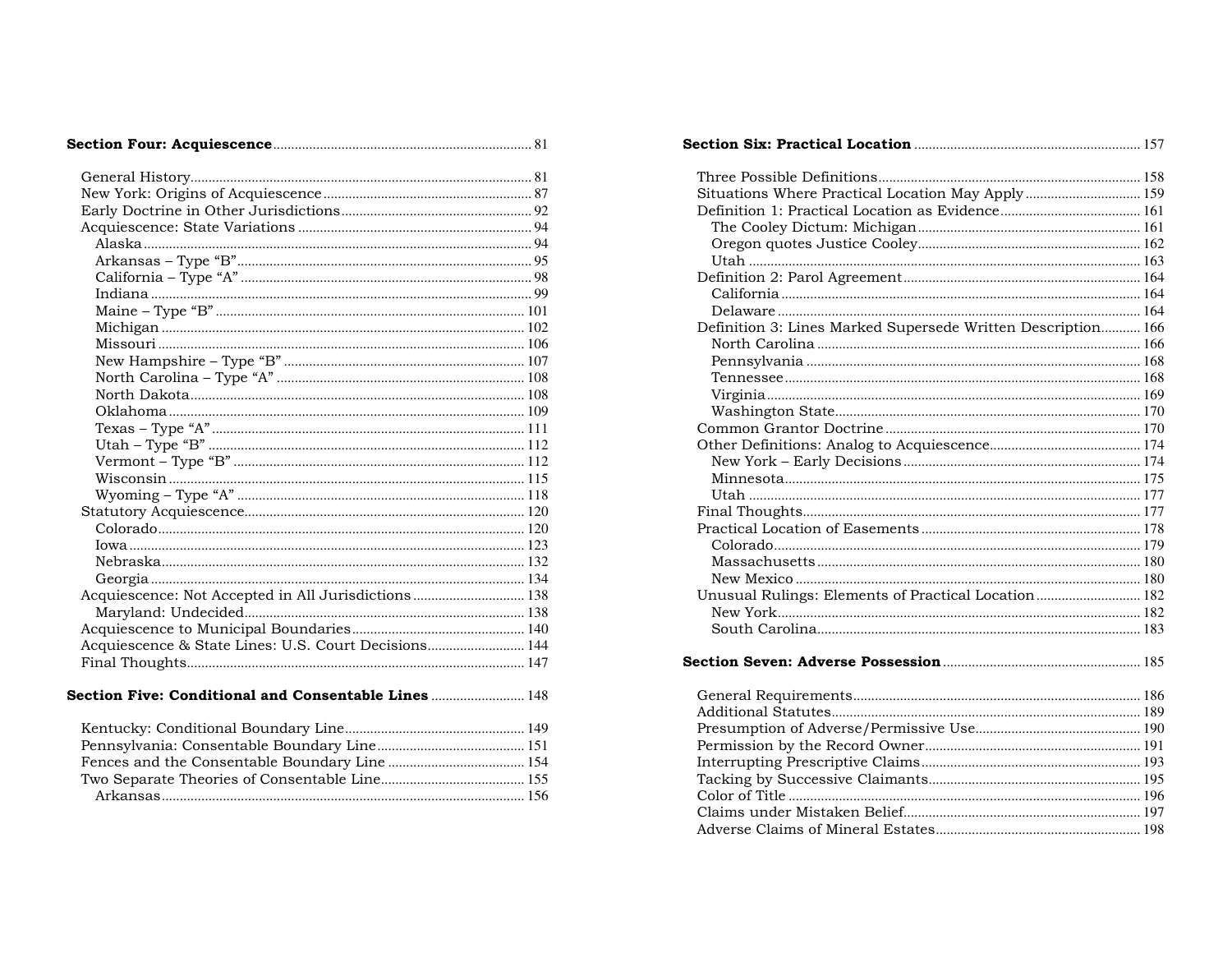| Record Easement Extinguished by Adverse Possession 215 |  |
|--------------------------------------------------------|--|
|                                                        |  |
|                                                        |  |
|                                                        |  |
|                                                        |  |
|                                                        |  |
|                                                        |  |
|                                                        |  |
|                                                        |  |
|                                                        |  |
|                                                        |  |
|                                                        |  |
|                                                        |  |
|                                                        |  |
|                                                        |  |
|                                                        |  |
|                                                        |  |
|                                                        |  |

### 

| Requirement for the Creation of a New Easement  252 |  |
|-----------------------------------------------------|--|
|                                                     |  |
|                                                     |  |
|                                                     |  |
|                                                     |  |
|                                                     |  |
|                                                     |  |
|                                                     |  |
|                                                     |  |
|                                                     |  |
|                                                     |  |
|                                                     |  |
|                                                     |  |
| Common Scheme Doctrine and the Meeting of Minds 269 |  |
|                                                     |  |
|                                                     |  |
|                                                     |  |
|                                                     |  |
|                                                     |  |
|                                                     |  |
|                                                     |  |
|                                                     |  |
|                                                     |  |
|                                                     |  |
|                                                     |  |
|                                                     |  |
|                                                     |  |
|                                                     |  |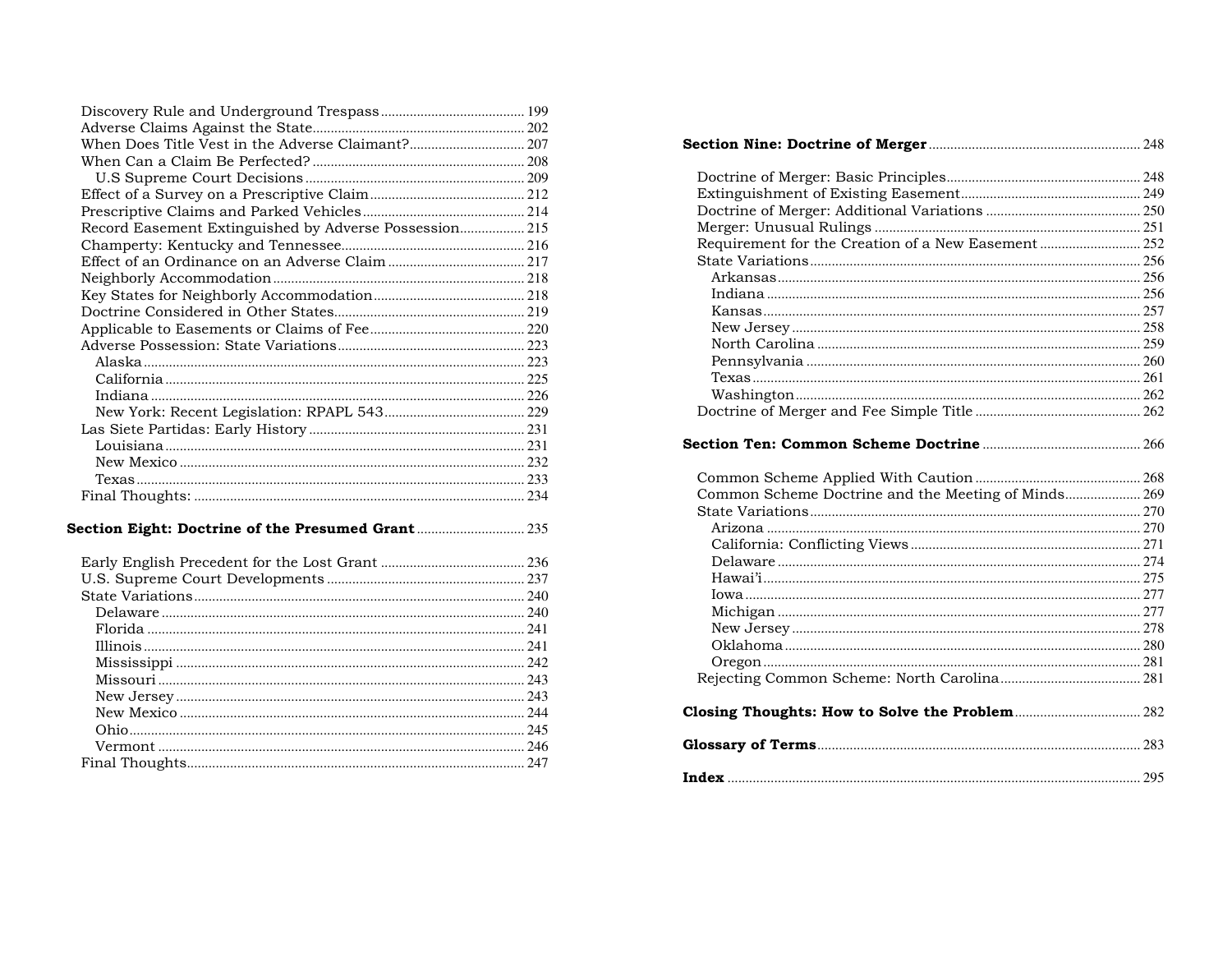This book is dedicated to my wife, Robyn, who has been my best friend and advocate as I've worked to expand my vocation, from surveyor to educator.

Also, continuing thanks go to my sisters Deb and Pam for the amazing patience it takes to edit these books; to my mom, who continues to believe in me; and to all of the enthusiastic professionals who make it worthwhile to continue.

Special appreciation goes to Donald and Christine Wilson for their support and friendship and to Gary Kent for his cheerful willingness to help when I call.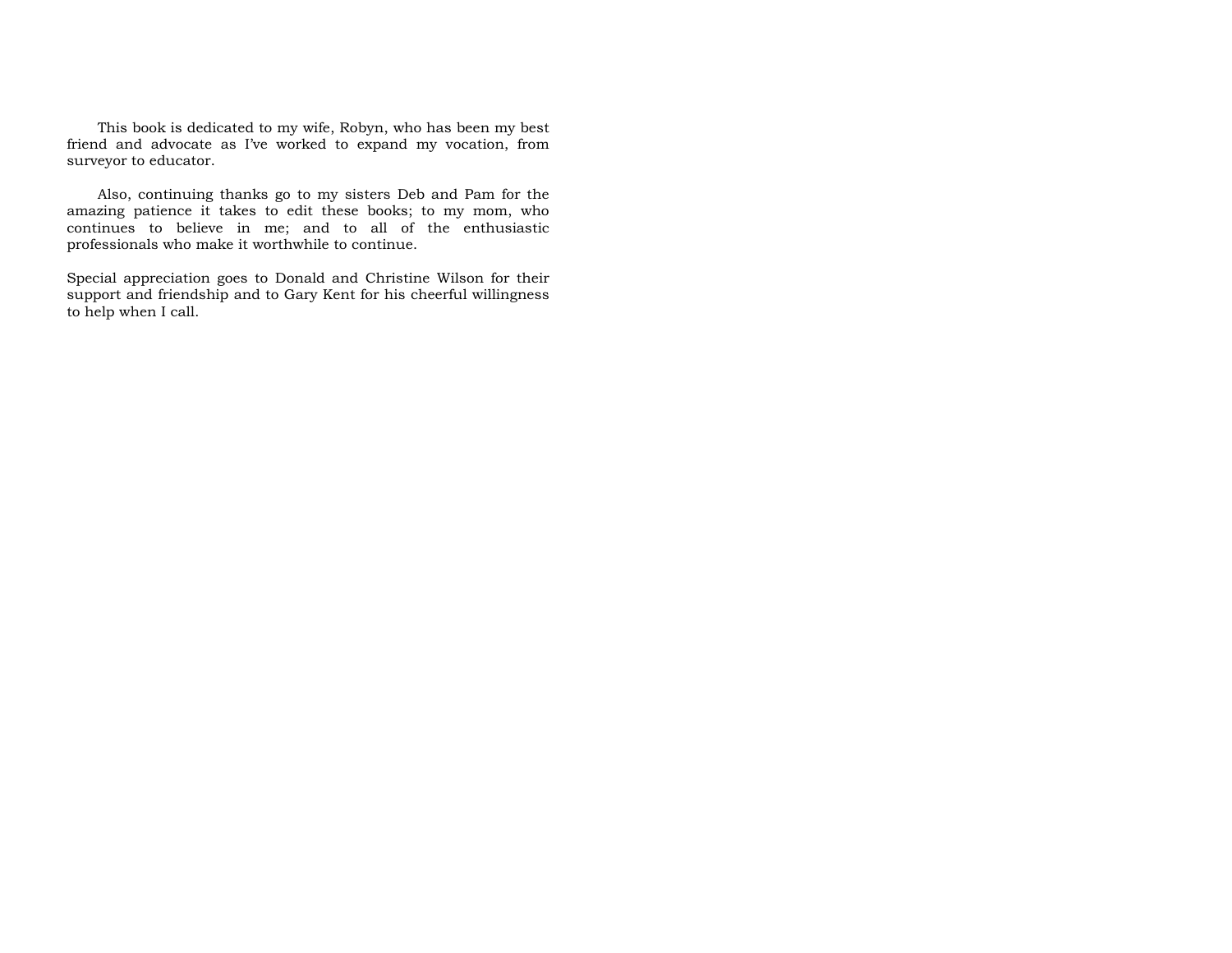#### **Introduction**

 Boundary retracement has never been simple. The litigious nature of our society makes it more critical than ever that surveyors, attorneys and other professionals who deal with boundary-related issues be aware of the many mechanisms applied by our judicial system when attempting to determine limits of title and the boundaries of various property interests.

 It is no accident that the meaning of the word "Fix" in the title of this book is rather ambivalent. In a general sense, this term may refer to the repair of a broken component. In the legal realm, the word describes the concept in which something uncertain is made certain. This process is often applied to boundary lines where the location of the line is in dispute.

 Courts often must define limits of ownership using poor descriptions drawn from documents of dubious origin. In some situations, the judge will need to apply various legal principles where no writing exists. These situations are often so convoluted and confusing that the courts are placed in the role of "legal mechanics," where they may apply a patchwork of retracement principles in an attempt to achieve an equitable outcome.

 Regardless of the specific methods favored in a given jurisdiction, all state courts maintain a "toolkit" for the repair of "broken" boundaries. The ways that the various available principles may conflict with one another can create additional complications.

 One of the main reasons I wrote this book is that a state-bystate approach is necessary to correctly apply many of the principles discussed. All too often, attempts to create a "one-size-fits-all" definition for a single term will fail because of the unique constructions generated by the various state courts.

 While adverse possession doctrine includes several basic concepts that are similar regardless of jurisdiction, some of the other concepts included in this book may have radically different definitions under varying circumstances, even within the same state. In particular, the terms "acquiescence" and "practical location" take many distinct forms, depending on the state and situation in which they are applied.

Each section of this book begins with a general review of the relevant principles. Sections also include consideration of a group of individual states where the variations of the doctrine in question are particularly significant. For certain concepts, some states quickly disqualify themselves from detailed consideration. For example, Virginia and North Carolina do not recognize acquiescence as an independent title doctrine.

 I have attempted to organize this material starting with more basic and widely accepted concepts and working toward some of the more esoteric doctrines. However, the fact remains that none of these principles are simple to comprehend or to apply correctly.

 Three additional "bookkeeping" notes regarding quotations should be mentioned. To improve readability and as a result of space constraints, internal citations are generally omitted within quotations. Only where they serve to demonstrate the diversity of source material or in some way act as an aid to understanding are they included. Long quotations are highlighted in red to distinguish them from general commentary, while shorter phrases drawn from court opinions are enclosed in quotation marks.

 This book does not use the standard footnote format found in most reference works. Instead, each citation is included at the beginning of the discussion of the opinion currently under consideration. This is a planned departure from custom, since the citations and sources are perhaps the most indispensable portions of this book.

 All primary citations are highlighted with a bold red font, and the corresponding quotes are represented by red text. Secondary sources and primary source names repeated for clarity may be recognized by their bold blue font. Legal descriptions or agreements included as examples from court rulings will be highlighted in blue text.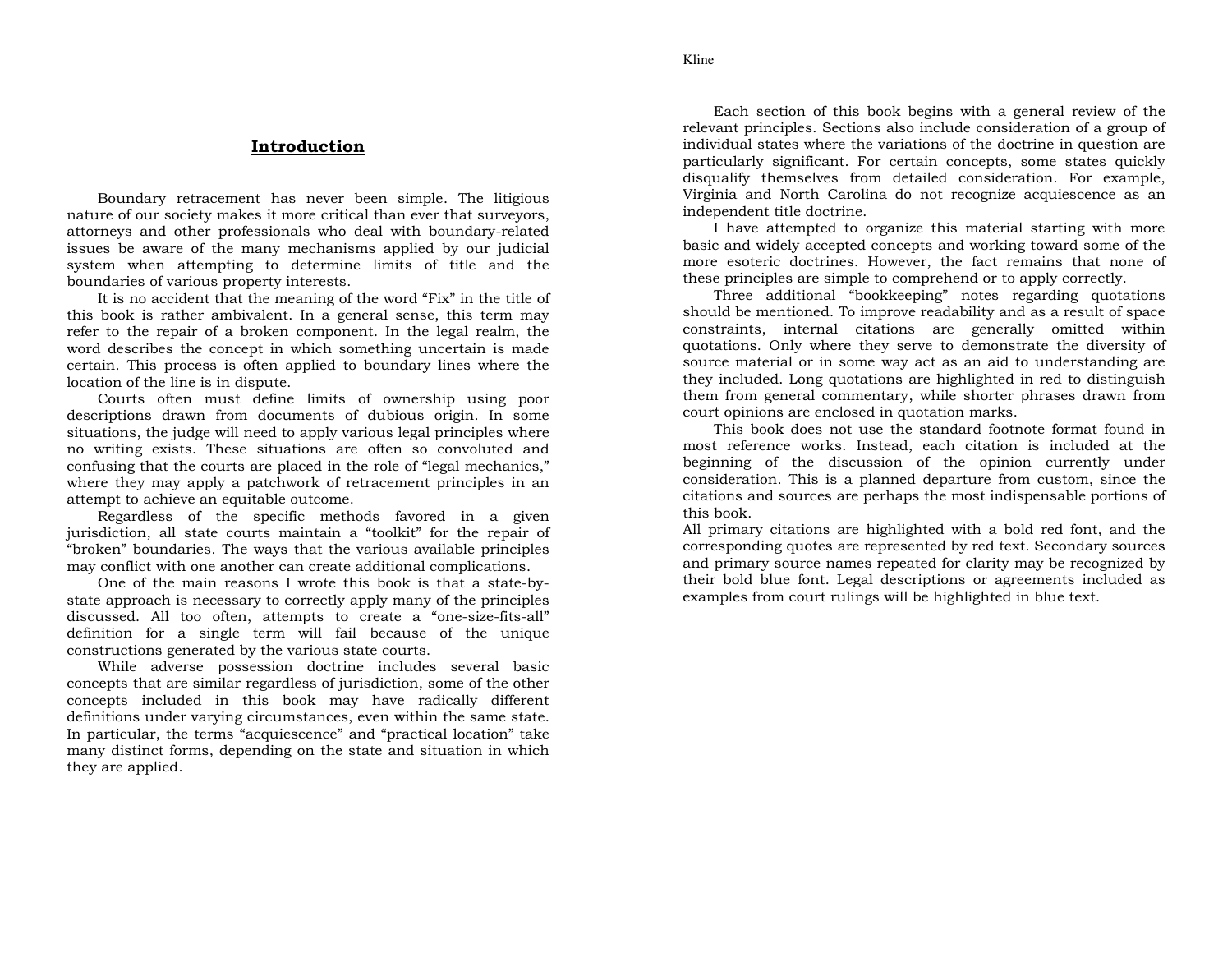#### **Section One: Perception of the Land**

The early colonists of this country brought hither with them the various modes of conveying real estate, at that time in use in England. This is apparent from the language of numerous ancient statutes; some of which distinctly recognized feoffment at common law as a valid conveyance, while others have mentioned bargain and sale as a method resorted to for transferring property. **American Law Register, January 1858.**

 The preceding quotation highlights a fundamental problem that plays an important part in many title disputes. Despite the development of our legal system over a period of several centuries, many landowners still tend to ignore the specifics of a deed in favor of what they see. This perception is more real and significant in the minds of most landowners than the abstract technicalities found in the deed.

 While land use professionals are accustomed to considering titles based on the technicalities of written descriptions and surveys, typical property owners look at land in a different way. Even in present day, the layman's perspective is similar to the concept embodied in the ancient concept of "livery of seisin" and tends to ignore specific details included as part of a deed or survey.

 Among legal professionals, it is easy to presume that the enactment of the statute of frauds in 1677 and the subsequent development of the rules of construction eliminated the significance of livery of seisin. However, this ancient principle still influences many legal concepts related to title transfer, including adverse possession, part performance, and estoppel.

 The statute of frauds was enacted concurrently with the colonization of the eastern seaboard colonies. As a result, a smorgasbord of title transfer mechanisms may be observed in early records from colonial-era British colonies.

#### **Before the Statute of Frauds: Livery of Seisin**

Despite the significance of the statute of frauds today, it is important to remember that for many centuries before its enactment no document was required to transfer title in England. Prior to 1677, "livery of seisin" (or seizin) was the accepted method for conveying land titles. In **Green v. Liter: 12 U.S. 229 (1814)** the U.S. Supreme Court describes this process: It is well known that, in ancient times, no deed or charter was necessary to convey a fee simple. The title, the full and perfect dominion, was conveyed by a mere livery of seizin in the presence of the vicinage. It was the notoriety of this ceremony, performed in the presence of his peers, that gave the tenant his feudal investiture of the inheritance. Deeds and charters of feoffment were of a later age; and were held not to convey the estate itself, but only to evidence the nature of the conveyance. The solemn act of livery of seizin was absolutely necessary to produce a perfect title…

 Many records from this period of history describe this formal ritual that includes a symbolic "handing over" of a twig or a clod of dirt to the new owner. An excellent example of this concept is illustrated by a statue of William Penn, found on New Castle Common in Delaware. This statue represents his acceptance of a tract of land and clearly shows a key, twigs and a container of water in the subjects' hands.

 It would be easy to dismiss this bit of history as irrelevant in light of the current legal principles governing title transfers. However, the emphasis on possession as evidence of ownership is still a critical consideration in current discussions of part performance, adverse possession, acquiescence, and practical location.

 Regardless of the system applied, it is the meeting of minds between the parties – whether formalized by actions (livery of seisin) or by writings (deeds) – that actually operate to convey land. The typical layman's lack of any specialized knowledge of legal or surveying principles makes this idea even more critical when considering actions of the parties and the effect of those actions on land titles.

 It seems likely that the preference by colonial-era courts for monuments over measurements was based in part on the ancient principle of livery of seisin. Less than 30 years after the enactment of the statute of frauds in England, the court of the Province of Maryland affirmed the concept of "identification by the senses." **Keech's Lessee v. Dansey: 1 H. & McH. 20 (1704)** highlights the legal preference for natural monuments over measurements. The dispute arose from a deed description that included the phrase "west up the creek" but also contained a bearing that conflicted with the course of the creek. The court recognized that both an "Act of Assembly" and "common reason" mandated the presumption that the intent of the parties was most clearly proved by visible monuments. For additional discussion of this concept, see **Identification by the Senses** later in this section.

Perception of the Land 4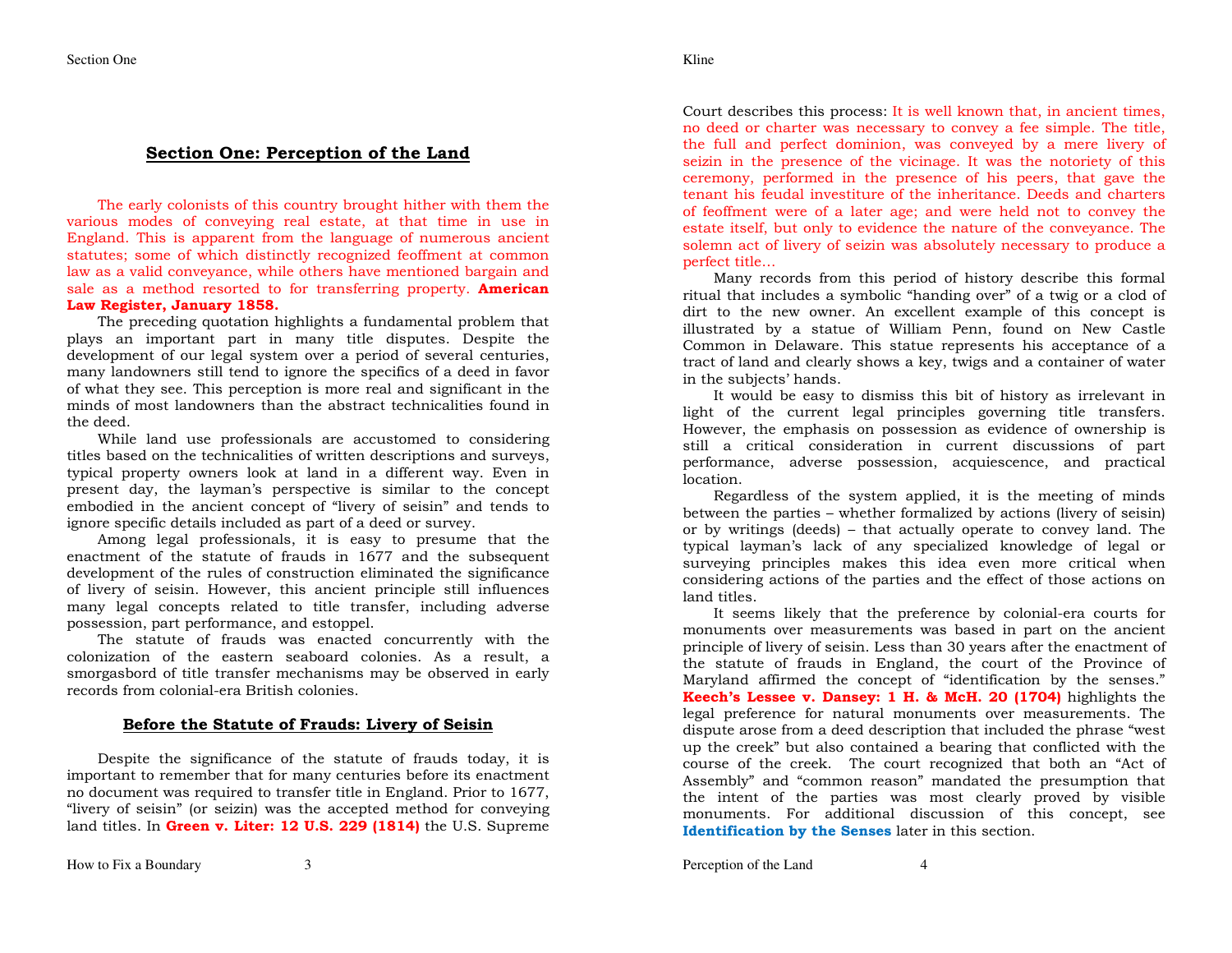#### **Background: The Statute of Frauds**

A discussion of the statute of frauds may seem surprising in a book that deals predominantly with unwritten title transfers, but this statute remains a significant impediment when considering claims of boundary by parol agreement, part performance or acquiescence. Any mechanism that transfers title based purely on statements or informal writings must circumvent this principle or be considered an exception operating outside the statute. Ironically, portions of the statute have been rescinded in its country of origin – England – but many elements of the statute remain in force in the United States, as well as in various former English protectorates or colonies such as Canada and Australia.

 Property titles and associated boundaries may be legitimately affected by many types of documents other than warranty deeds. Depending on jurisdiction, writings that could affect property ownership include (but are not limited to) written boundary line agreements, plats, wills, landowner affidavits, and highway plans.

 More common – and insidious – are the multitude of documents that purport (but ultimately fail) to create, transfer or extinguish fee title or other rights to real property. Easements are common targets of property owners, who often treat them as if they were children's toys that can be detached, moved, and snapped into new positions based purely on the convenience of the moment. Our legal system frowns on such a cavalier attitude toward any transfer of real property rights. States routinely apply both statutory and common law principles to define the standards for legitimate transfers of title. The most widespread and consistent rules of this type are embodied in the statute of frauds.

#### **English Origins of the Statute of Frauds**

**29 Car. II. c. 3 (1677)** originated in England and embodies recognition of the dangers of reliance on human memory as a repository for long-term agreements. While this statute originally affected numerous types of contracts or agreements, the portions most relevant to property boundary disputes are included in section three of the original English version: And moreover that no leases estates or interests either of freehold or terms of years or any uncertain interest not being copyhold or customary interest of in to or out of any messuages manors lands tenements or hereditaments shall at any time after the said four and twentieth day of June be assigned granted or surrendered unless it be by deed or note in writing signed by the party so assigning granting or surrendering the same or their agents there unto lawfully authorized by writing or by act and operation of Law. **The Statute of Frauds: Institute of Law Research and Reform; University of Alberta Edmonton, Alberta; Background Paper No. 12; 1979.** This statute was an attempt to target certain types of transactions that were problematic because they were critical to the smooth functioning of society. It would matter little whether the problems were due to mistaken memory or to deliberate manipulation of circumstances for personal gain.

 **University of Pennsylvania Law Review and American Law Register, Vol. 78, No. 1 (Nov., 1929)** provides additional insight on the early development of the statute. Given the level of education typical of the English citizens circa 1677, this statute represented a sea change in the way title was transferred. An entire population, long accustomed to seeing land transfers based on parol agreement followed by livery of seisin, suddenly was required to draft and deliver a document in order to convey land. This sudden shift on the part of the courts quickly necessitated the development of the concept of part performance.

 In a more general sense, the current focus on maintenance of written or electronic records reflects a continuing concern with a very old problem. What system provides a reasonable mechanism for retaining convincing and acceptable evidence of events that occurred in the past? Several of the basic principles embodied in the original law have been described as common sense, or ordinary prudence.

While it would seem that the date of the enactment of the original statute would be easy to determine, some confusion appears among various sources even on this basic issue. An article in the Indiana Law Journal notes: There has been a difference of opinion among law writers as to the date and authorship of the Statute of Frauds;' but it now seems to be settled that the correct date for this celebrated Statute is April 16, 1677. **Vol. III March, 1928 No. 6, pg. 427.**

 Early arguments over the origins of the statute are considered in **A Treatise on the Statute of Frauds 3rd Ed. Causten Browne Esq. Published by: Little, Brown & Co. 1870.** According to the author, Lord Hale, Sir Lionel Jenkins and Lord Nottingham are considered to be the most likely authors of **29 Charles II, C.3, 8 Stat at Large 405** and certainly contributed to the final form of the law. However, the law was not passed until after the demise of Lord Hale and may well have been enacted while still in draft form.

 Mr. Browne points out that the statute of frauds probably would have been unnecessary if the original methods of property transfer by livery of seisin had been applied consistently. For many years,

How to Fix a Boundary 5